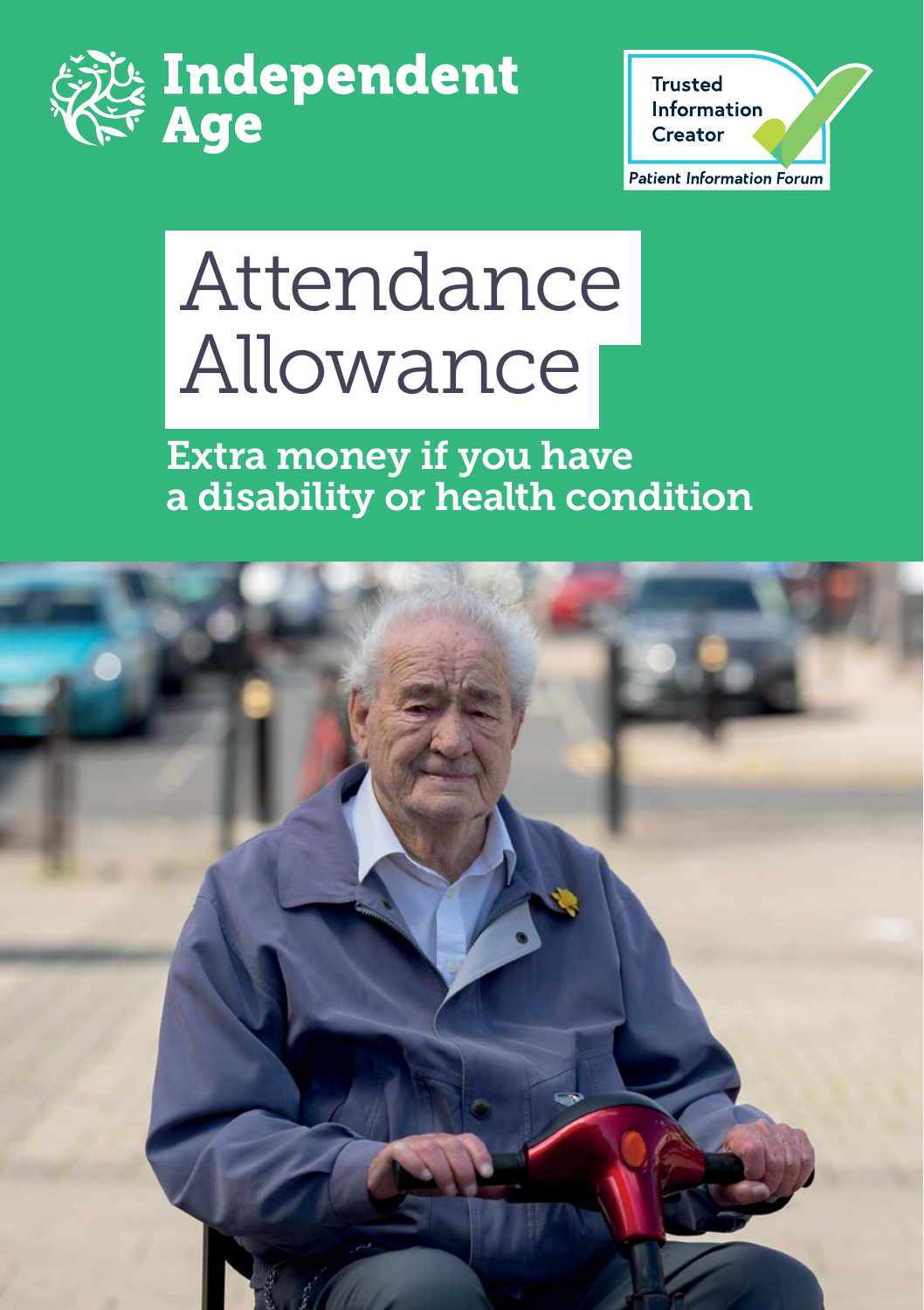#### Thank you

We would like to thank those who shared their experiences as this guide was being developed, and those who reviewed it for us.

### What do you think?

We welcome your feedback on our publications. We use your comments to plan future changes.

If you'd like to help us develop our information products, you can join our Readers' Panel. To find out more, call 020 7050 6560 or visit [independentage.org/](https://www.independentage.org/information/join-our-readers-panel) readers-panel.

#### Our publications

In this guide you'll find references to our other free publications. To order them, call 0800 319 6789 or visit [independentage.org/publications](http://independentage.org/publications).

If you would like this information in a different format (such as large print or audio CD), call us on 0800 319 6789 or email [operations@independentage.org](mailto:operations%40independentage.org?subject=).

While we make every reasonable effort to ensure that our information is accurate at the time of publication, we do not accept any liability arising from its use. Our information should not be used as a substitute for professional advice. The inclusion of other organisations does not constitute an endorsement from us.

The sources used to create this publication are available on request.

© Independent Age 2022

Author: Independent Age Production: Ellice Thatcher Design: Mark Errington Photography: Leanne Benson cover, pp3, 5; Lee Townsend p9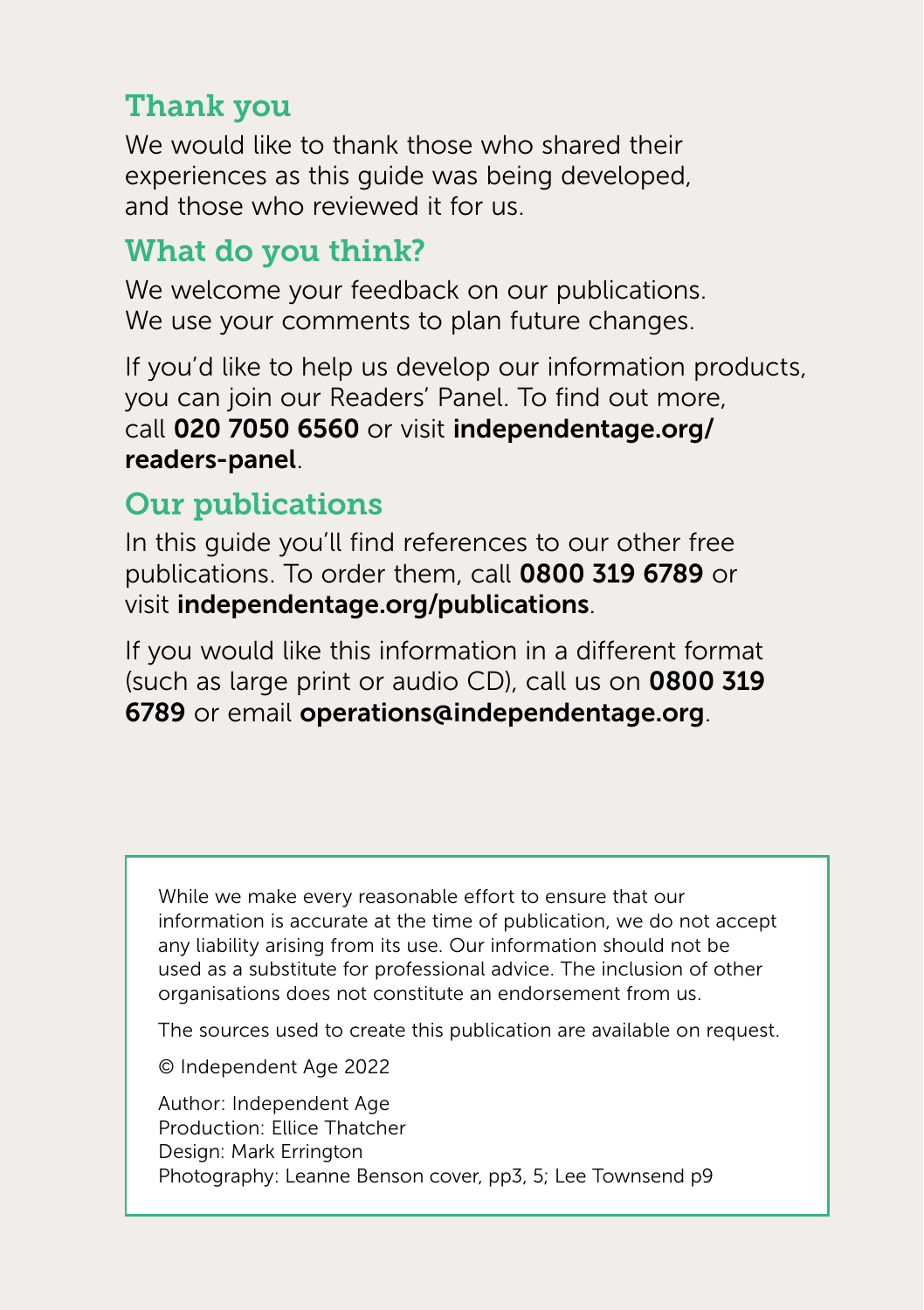### **Contents**

| 1. What is Attendance Allowance?           |  |
|--------------------------------------------|--|
| 2. How much could I get?                   |  |
| 3. How do I claim?                         |  |
| 4. Myth buster                             |  |
| 5. Tips for filling in the form            |  |
| 6. What if I'm under State Pension age? 12 |  |
| David's story                              |  |

#### Date of publication: April 2022 Next review date: April 2023

We spoke to older people about their experiences. Their quotes appear throughout. We have changed the names of some of the interviewees who wished to be anonymous. Some of the images seen throughout this guide are posed by friends of Independent Age.

The PIF TICK is the UK-wide Quality Mark for Health Information.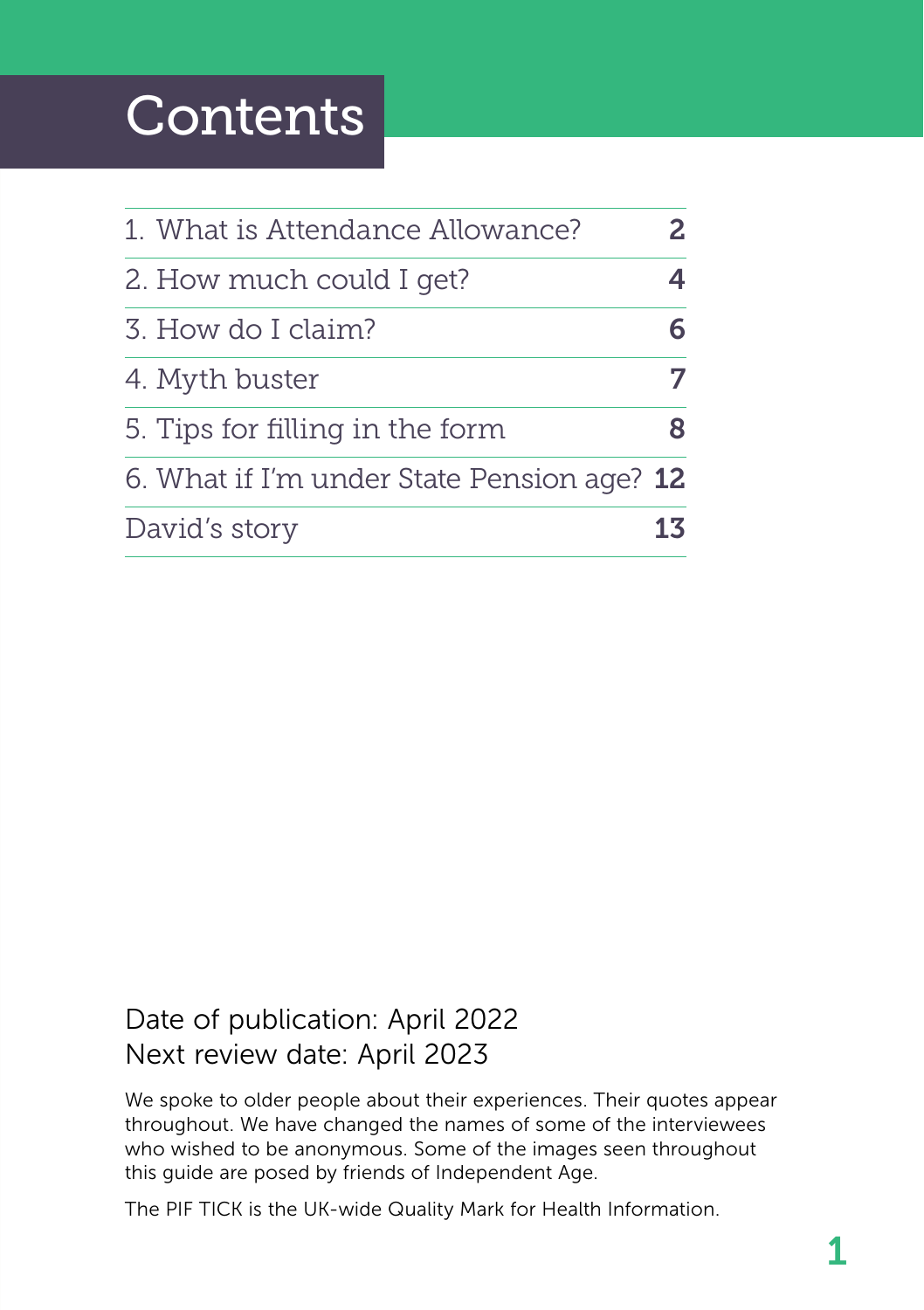### <span id="page-3-0"></span>1. What is Attendance Allowance?

Attendance Allowance is extra, taxfree money you can get if you have a long-term disability or health condition.

You may be able to claim if you need help with personal care, or supervision to keep you safe.

Personal care includes getting dressed, washing, eating, going to the toilet, getting in and out of bed, and taking medication.

Supervision means you need someone to watch over you because you could cause harm to yourself or others around you. For example, it could be that you forget to take your medication or have seizures or falls.

It doesn't matter whether you actually receive this help or supervision  $-$  it's the need for help that matters.



Attendance Allowance is for people over State Pension age. You can check this at [gov.uk/state-pension-age](http://gov.uk/state-pension-age). If you're under State Pension age, you may be able to claim Personal Independence Payment instead – see **[page 12](#page-13-0)**.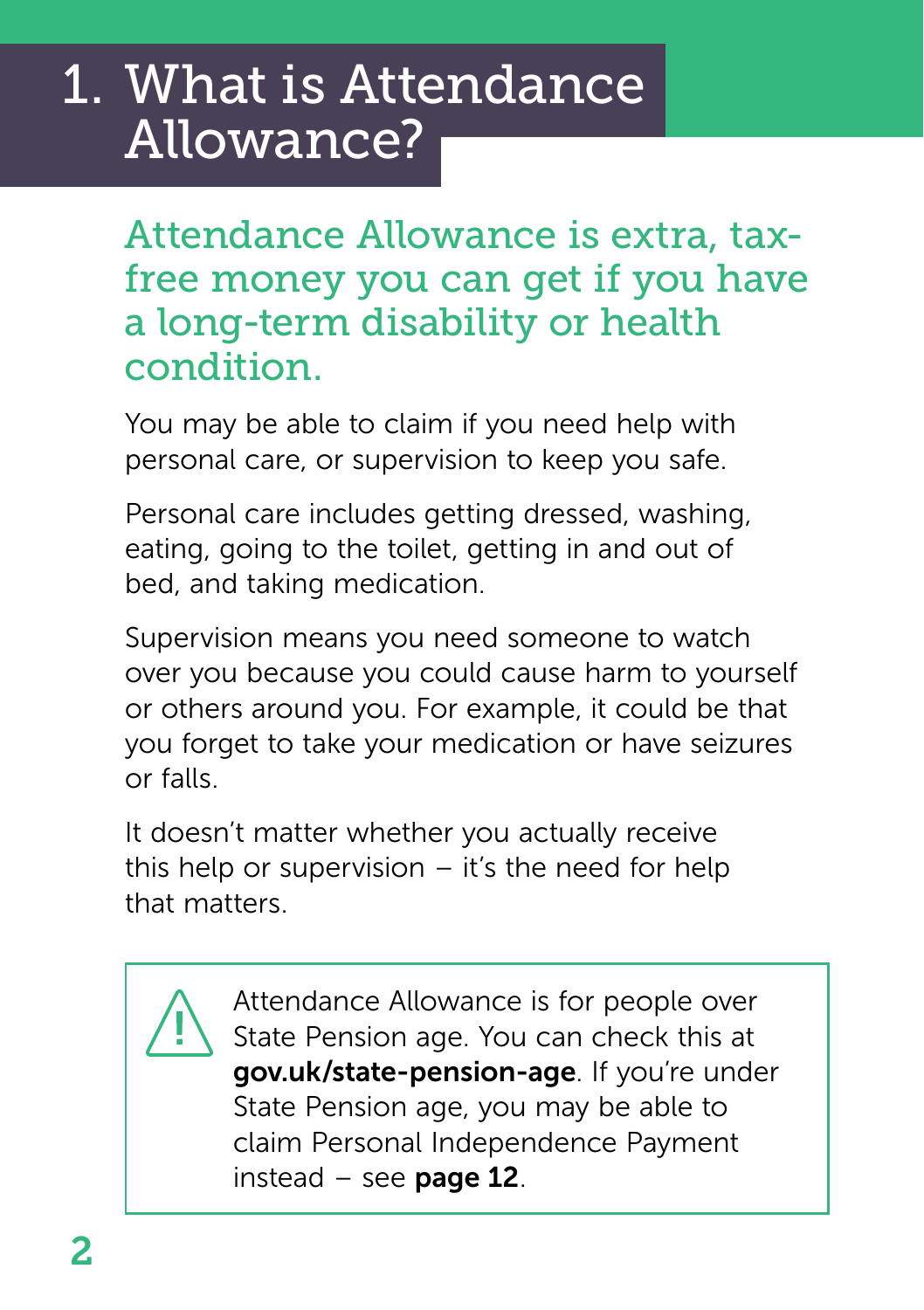It isn't just for people with a physical disability or illness. Mental health issues, cognitive impairments such as dementia, and sensory conditions such as sight or hearing loss are also included.

Attendance Allowance isn't means-tested, so your income and savings aren't considered. Anyone can apply, regardless of their financial situation.

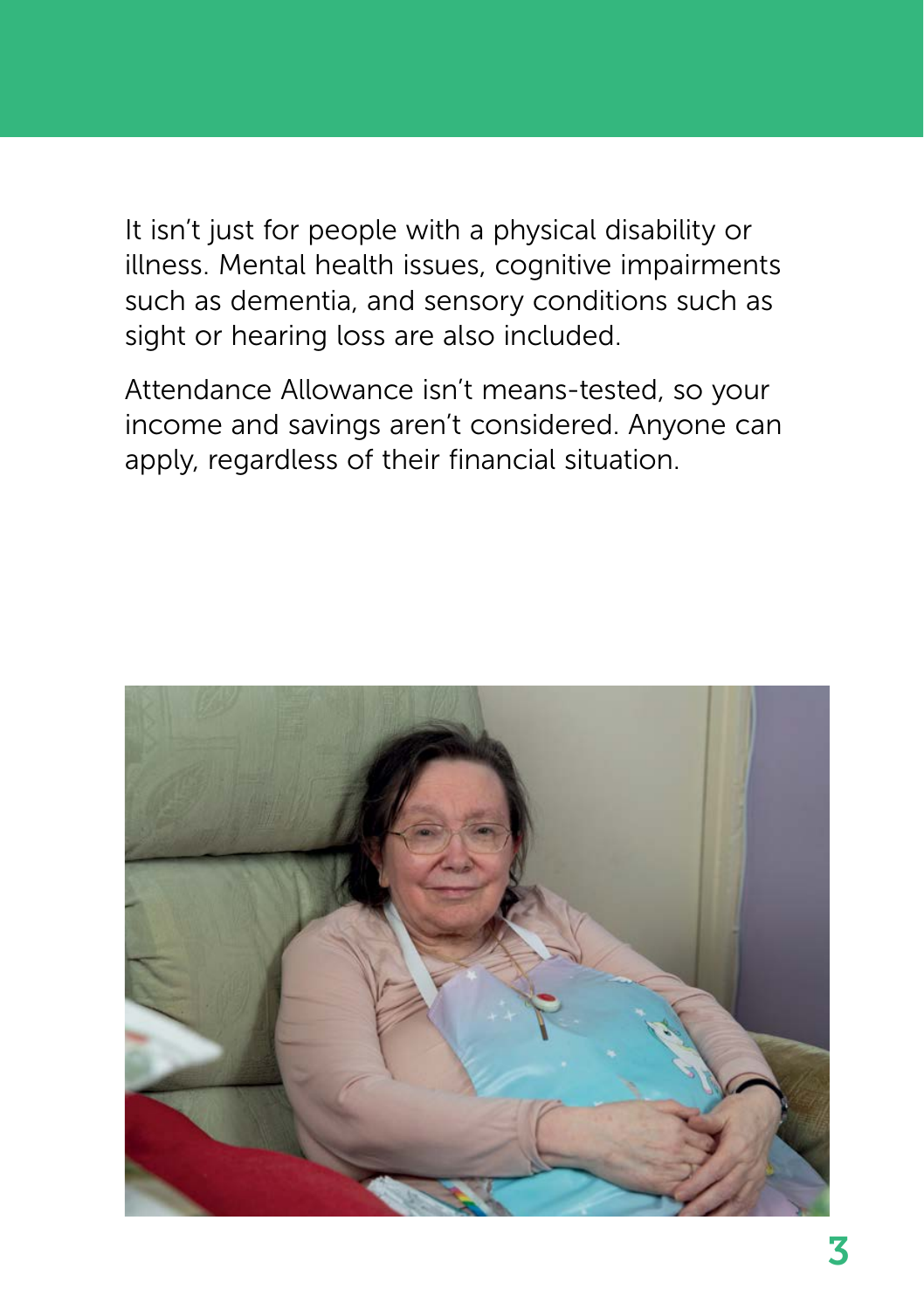# <span id="page-5-0"></span>2. How much could I get?

### The amount of Attendance Allowance you get depends on how much help you need.

There are two weekly rates:

- £61.85 if you need help either in the day or at night
- £92.40 if you need help both during the day and night, or if you're terminally ill.

These rates apply from April 2022 to April 2023.

If you're awarded Attendance Allowance, you may qualify for means-tested benefits you couldn't claim before, such as Pension Credit, Housing Benefit or Council Tax Support. If you already receive these benefits, the amount you get may increase.

> Read our guides [Pension Credit](https://www.independentage.org/information/advice-guides-factsheets-leaflets/pension-credit-guide) and [Council Tax](https://www.independentage.org/get-advice/advice-guides-factsheets-leaflets/council-tax) to find out more.

Getting Attendance Allowance entitles you to a Disabled Person's Railcard that gives money off train fares for you and a friend. It can also make it easier to get other support, such as a Blue Badge to help with parking.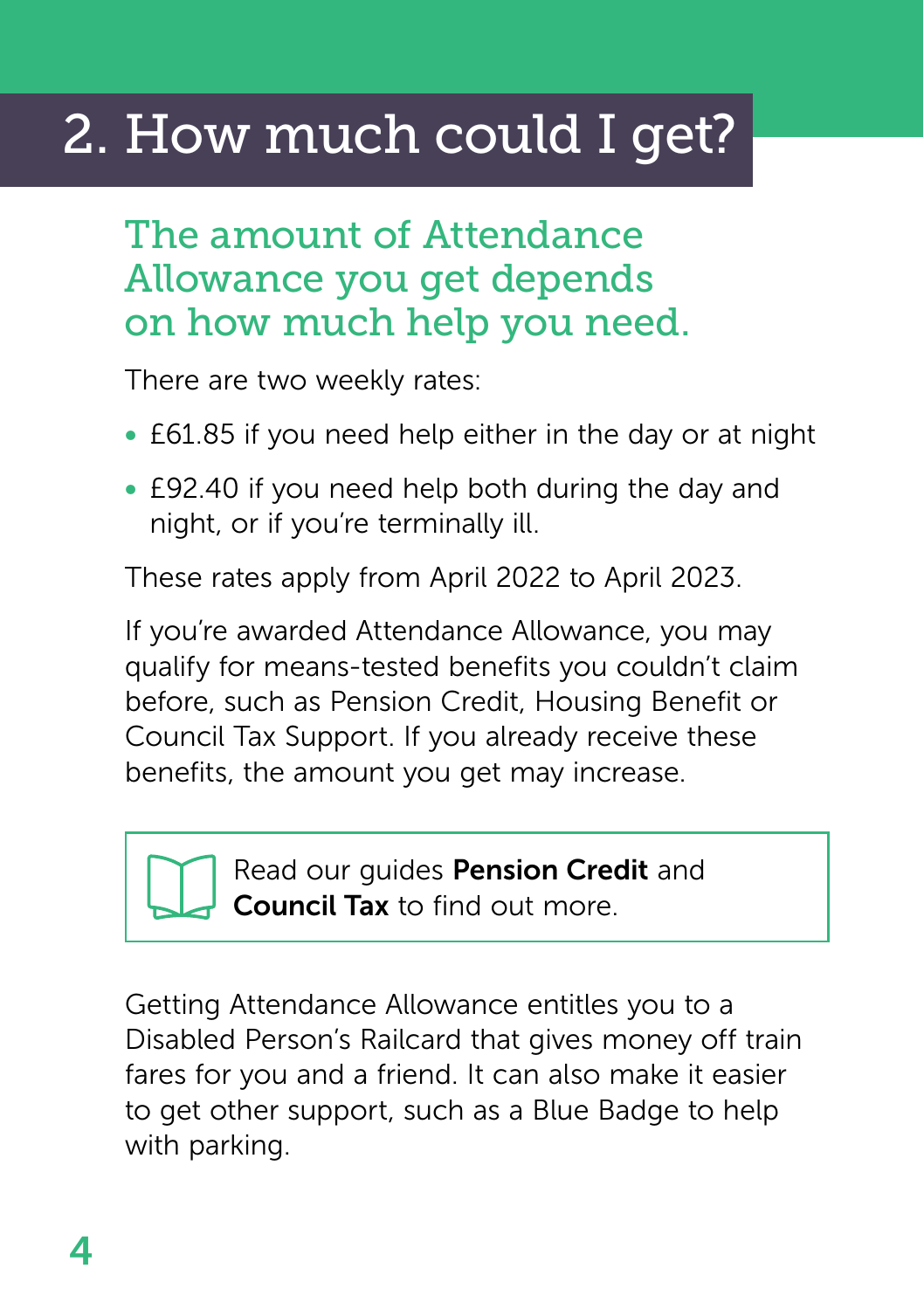You don't have to spend your Attendance Allowance on a care worker – you can spend it however you want. Lots of people spend it on things that make life easier, like taxis, fuel bills or a cleaner.

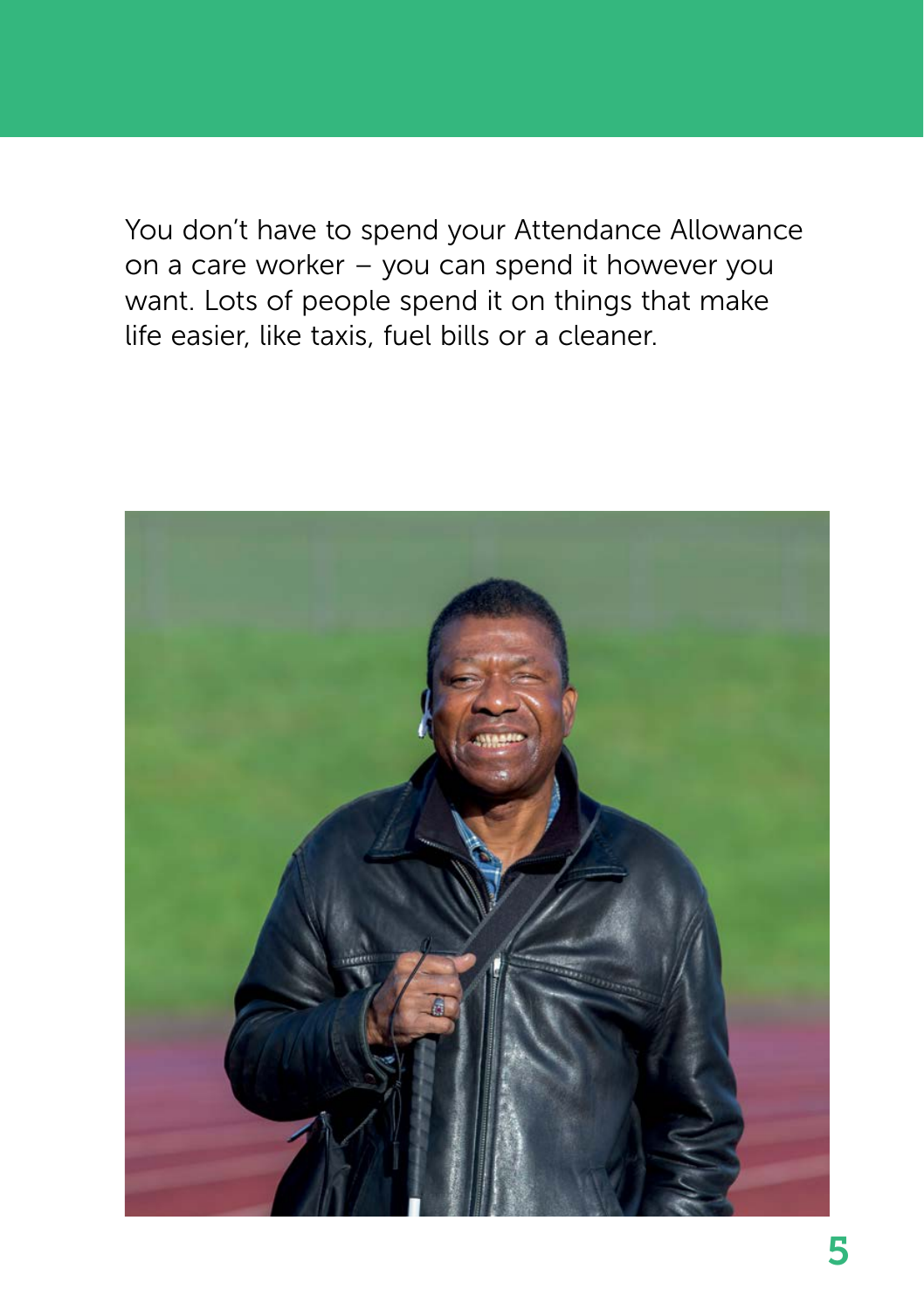### <span id="page-7-0"></span>3. How do I claim?

### You need to fill out a claim form to get Attendance Allowance.

You can get one by calling the free Attendance Allowance helpline on 0800 731 0122.

#### You can also download a form from [gov.uk/attendance-allowance/how-to-claim](http://gov.uk/attendance-allowance/how-to-claim).

It comes with notes explaining how to fill it in. The form can look daunting, but don't panic: there is help available to complete it. See **[page 8](#page-9-0)** for places that can help.

If you request a form over the phone, your claim will start from the date of your call, rather than the date you return the completed form. This could be a difference of a few weeks' worth of benefits, so call up for the form if you can.

Your claim is usually just based on the information you provide on the form, so give as much detail about your difficulties as possible. See [page 10](#page-11-0) and [page 11](#page-12-0). for more tips on completing the form.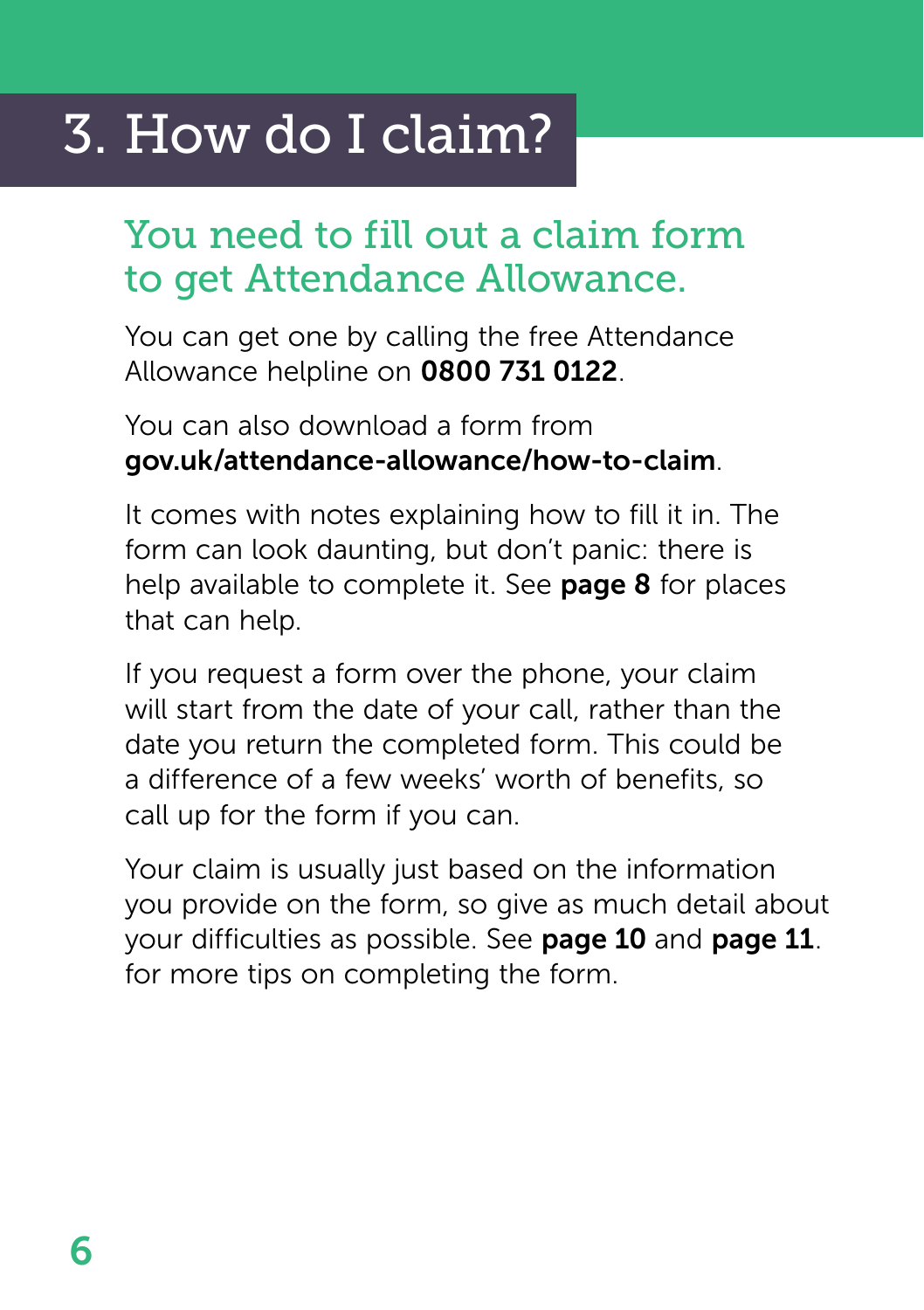# <span id="page-8-0"></span>4. Myth buster

### My income and savings must be too high

Attendance Allowance is based on your care or supervision needs. It doesn't matter what your income or savings are.

### I don't have anyone helping me

You don't need to have someone caring for you to qualify. Your claim is based on the help you need, not what you're actually getting.

### I don't want a carer coming in

That's fine, you don't have to spend your extra money on one. You can spend Attendance Allowance however you want.

### I don't have a diagnosis

You don't need one to apply. For example, you might still be having tests to find out what's wrong. As long as you've needed help or supervision for at least six months, you can make a claim.

### I'll only be turned down

Most claims are accepted first time, so you stand a good chance of being awarded Attendance Allowance if you meet the eligibility criteria.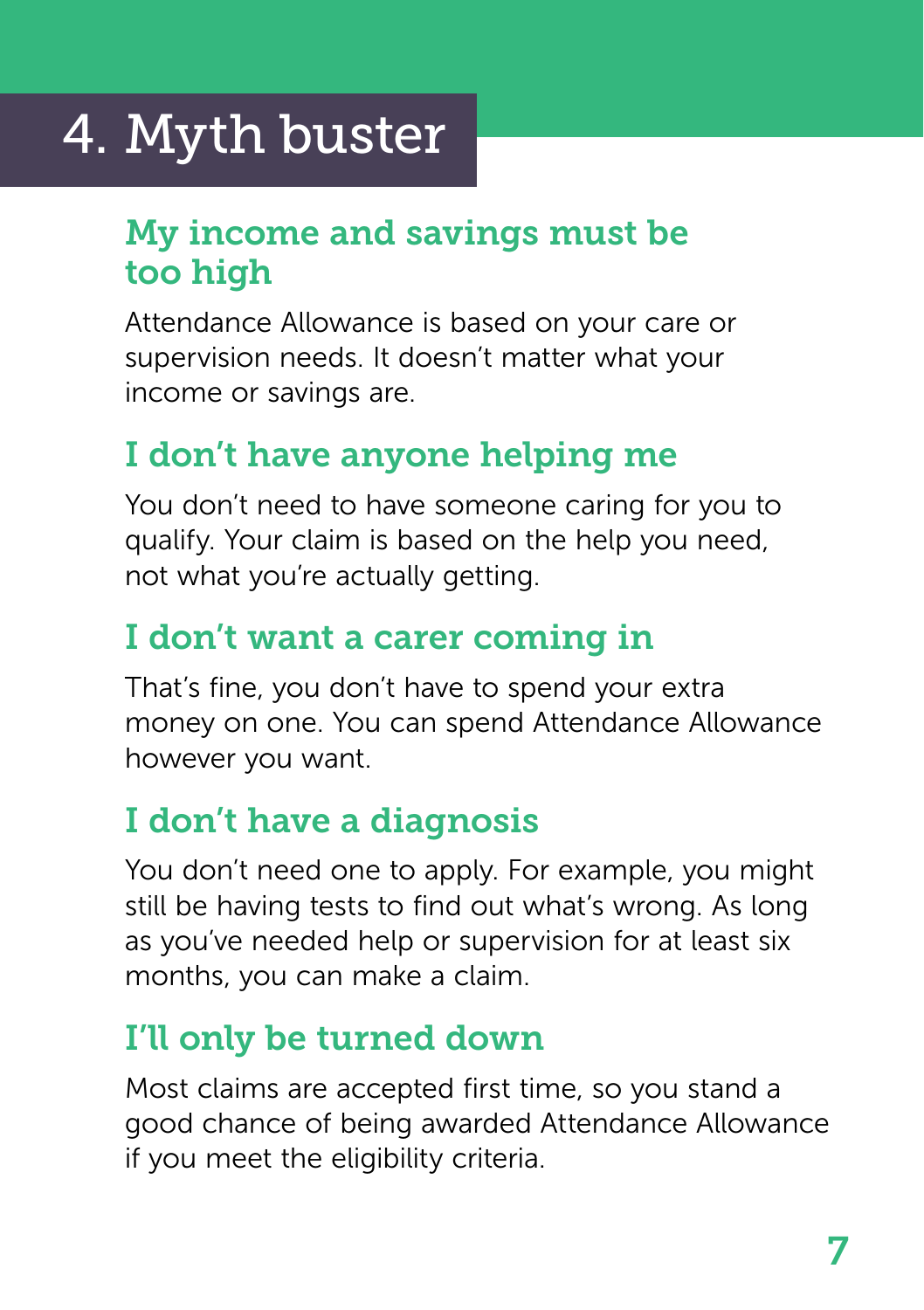# <span id="page-9-0"></span>5. Tips for filling in the form

Attendance Allowance is based on your needs, so include as much detail as you can about how your condition affects your life.

Don't downplay your difficulties or how much help you need.

The form might seem daunting at first, but don't let it put you off. You can make an appointment at your nearest Citizens Advice or Age UK for help.

- Citizens Advice, [citizensadvice.org.uk](http://citizensadvice.org.uk)
	- England 0800 144 8848
	- Wales 0800 702 2020
	- Scotland 0800 028 1456

Age UK, [ageuk.org.uk](http://ageuk.org.uk)

- England 0800 169 6565
	- Wales 0300 303 4498
	- Scotland 0800 124 4222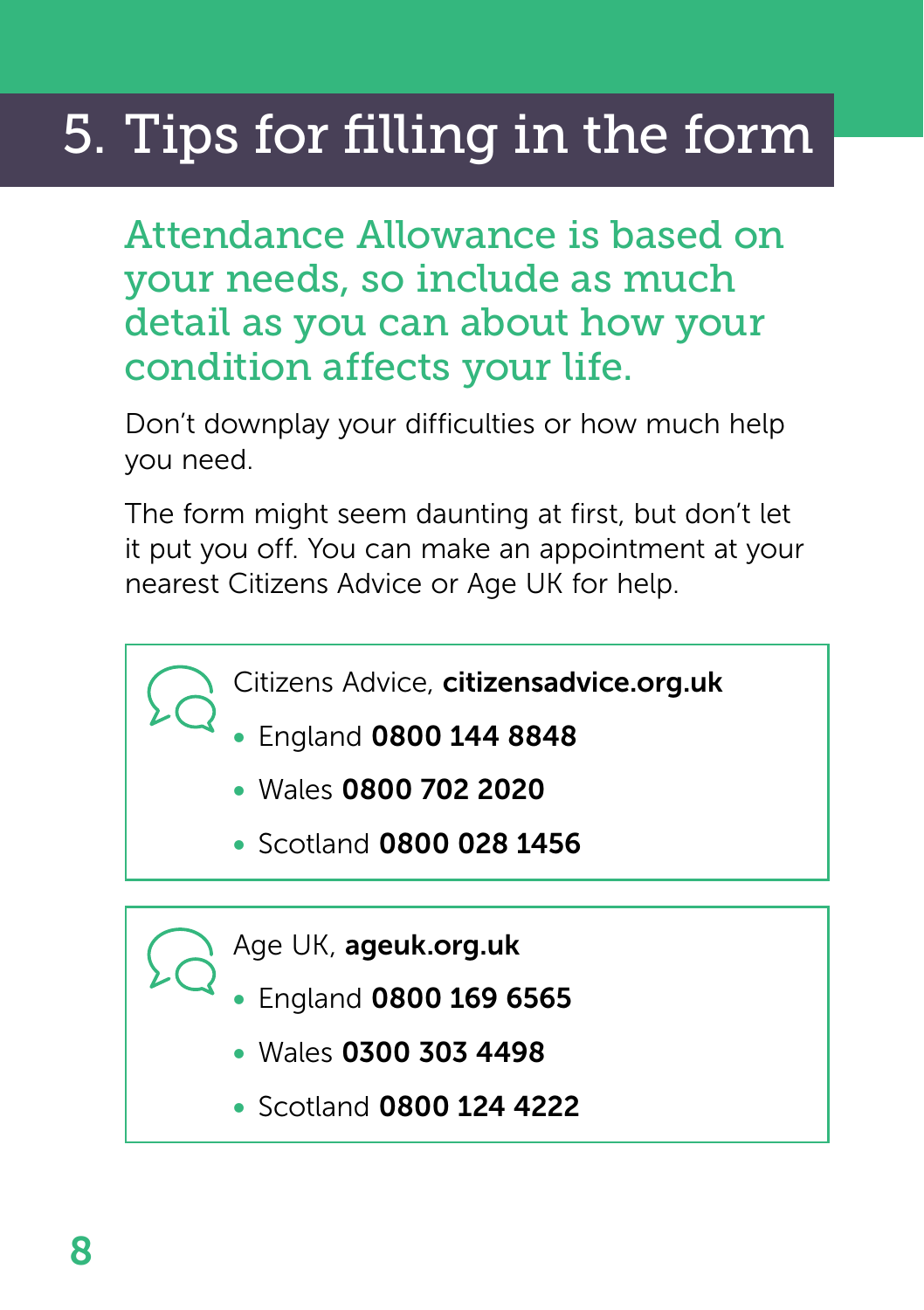You can also call the Attendance Allowance helpline on 0800 731 0122.

In some circumstances, they can arrange for someone to come to your home to help you fill in the form.

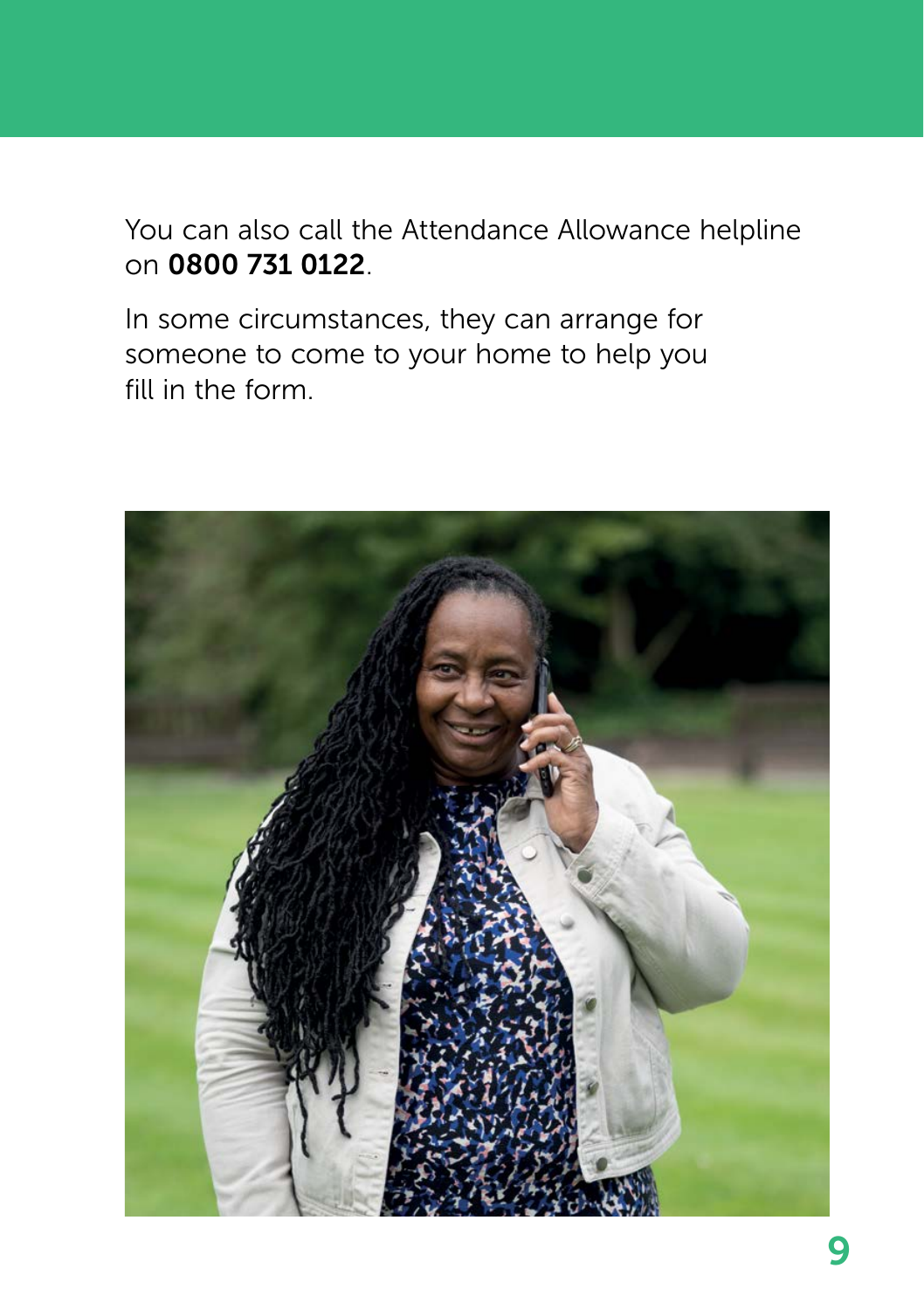### <span id="page-11-0"></span>If you're filling in the form yourself

- Give lots of detail about your personal care needs, even if you think it seems trivial or embarrassing.
- It might be helpful to keep a diary of your needs over the course of a week. You might find you forget about difficulties with tasks you don't do every day. Mention how frequently you need help. Attendance Allowance looks at how often you need help, as well as how much help you need.
- Include how long it takes you to carry out specific tasks and how much help you need with them, even if there isn't anyone to help you.

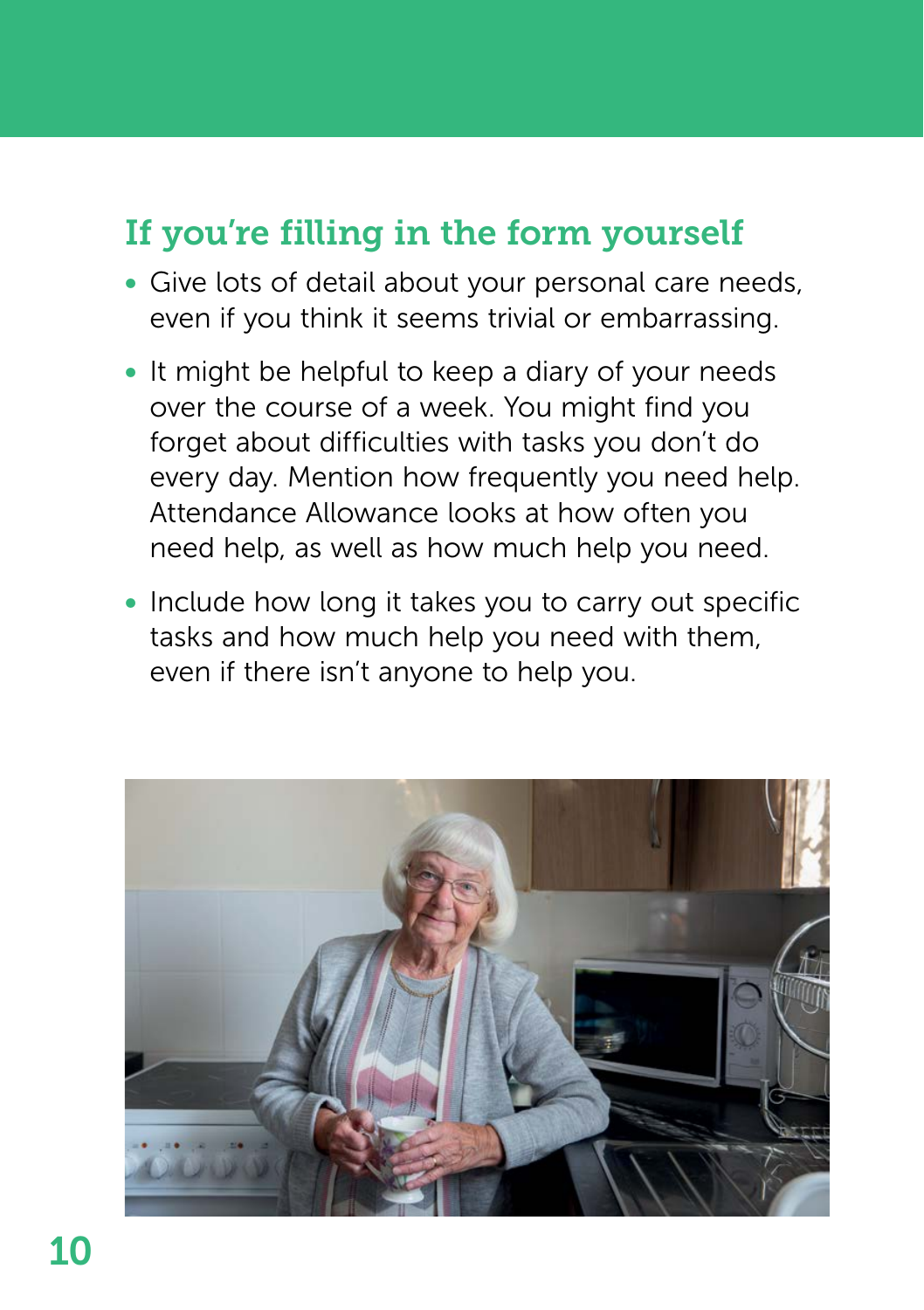- <span id="page-12-0"></span>• Include any severe discomfort, pain, fatigue or breathlessness you experience.
- Describe any times you've fallen or hurt yourself.
- Think about everything you can't do, or have difficulty with, because of your condition.
- It's okay to repeat yourself if the information is relevant to more than one question.
- If you have good days and bad days, give details of the help you need on an average day, ie most of the time. You can use the boxes at the end of the questions to explain how your needs change and how bad it can be.

There's an optional section that can be completed by someone who knows you. Ask your GP, consultant, friend or relative to fill this in if you can.

Don't assume that the decision maker knows how your condition affects you: you know your situation best.



Our factsheet Disability benefits: [Attendance Allowance](https://www.independentage.org/get-advice/disability-benefits-attendance-allowance) has more tips on how to fill in the form.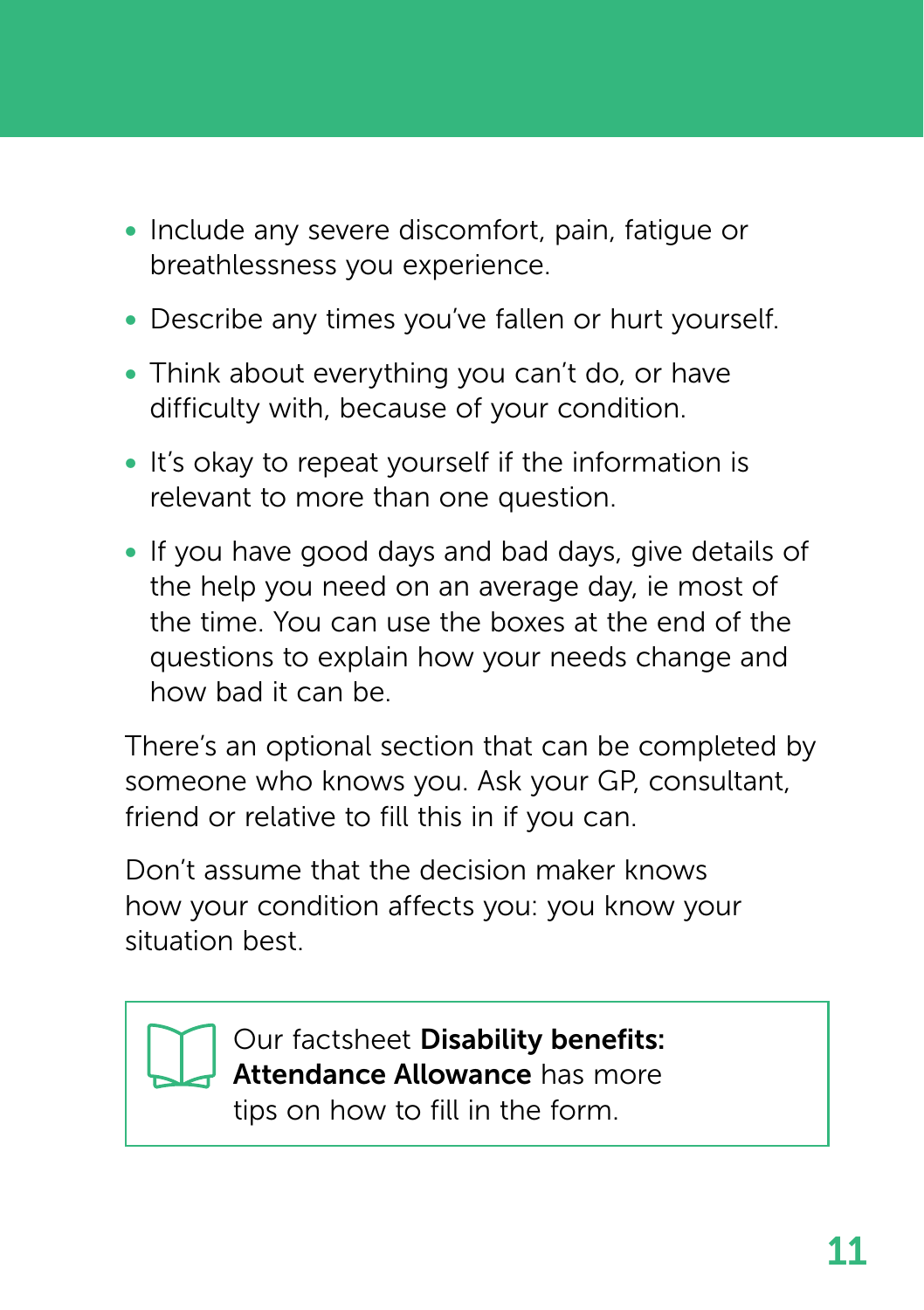### <span id="page-13-0"></span>6. What if I'm under State Pension age?

If you're thinking of waiting and applying for Attendance Allowance when you reach State Pension age, you might be better off claiming Personal Independence Payment (PIP) now instead.

You might be able to get more money, as PIP looks at your mobility needs as well as your care needs.

You must start claiming PIP before you reach State Pension age, but you can continue to receive it after that.

> Read our factsheet Disability benefits: [Personal Independence Payment and](https://www.independentage.org/information/advice-guides-factsheets-leaflets/disability-benefits-personal-independence-payment-and-disability-living-allowance)  Disability Living Allowance to find out more.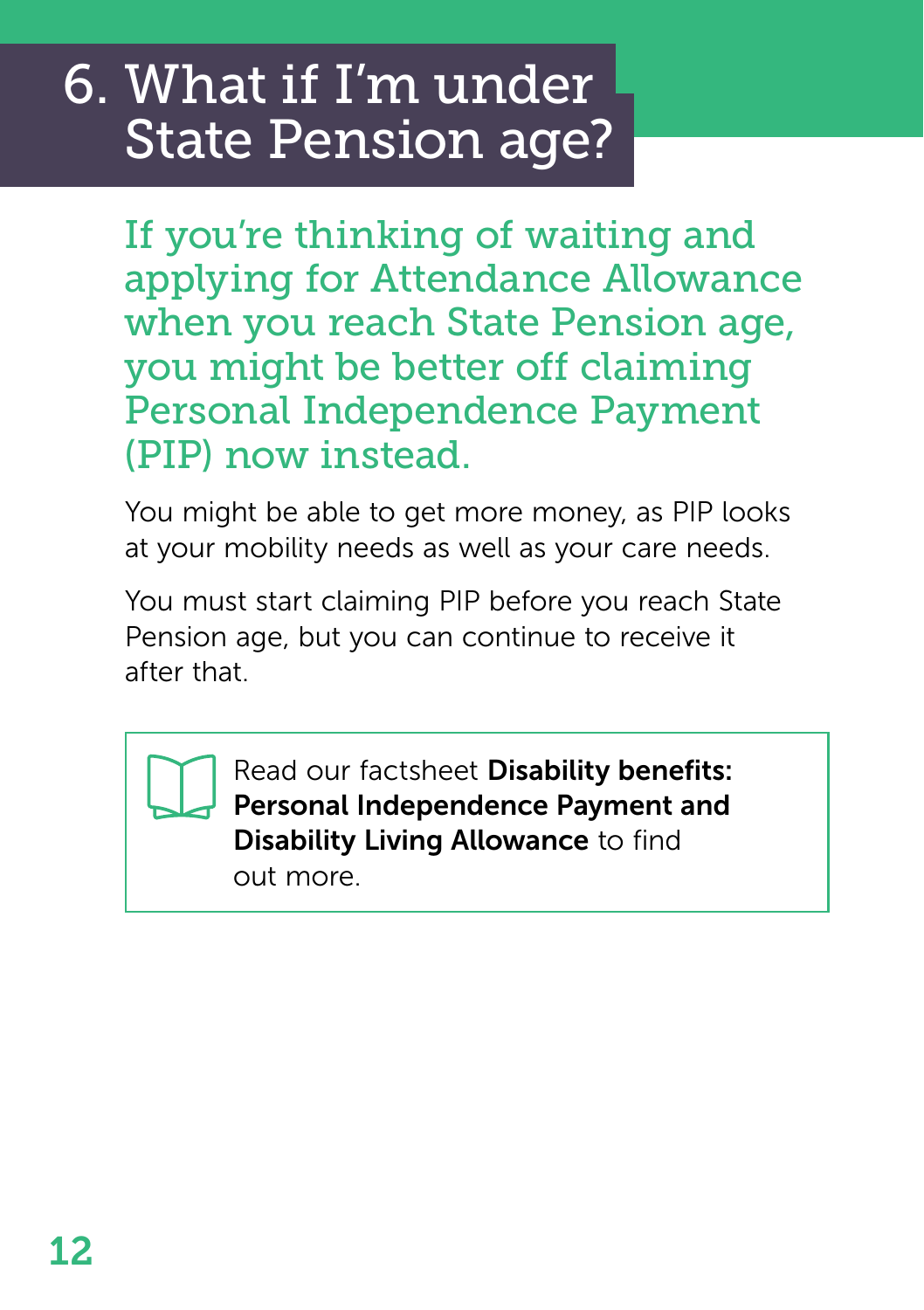

David, 72, was successfully treated for prostate cancer, but left with problems controlling his bladder. He often found himself caught short, and had to wear incontinence pads and change and wash his clothes more often.

When David contacted us to see if he could get any help with paying for extra costs relating to his health condition, our adviser Kevin explained he could claim Attendance Allowance.

David applied and was awarded the lower rate. This meant that he also became eligible for Pension Credit, as claiming Attendance Allowance increased the amount of money that the government expected him to live on. Although his Pension Credit was a small amount, it meant he now qualified for full Housing Benefit and Council Tax Support too. Overall, David's income went up by over £200 a week.